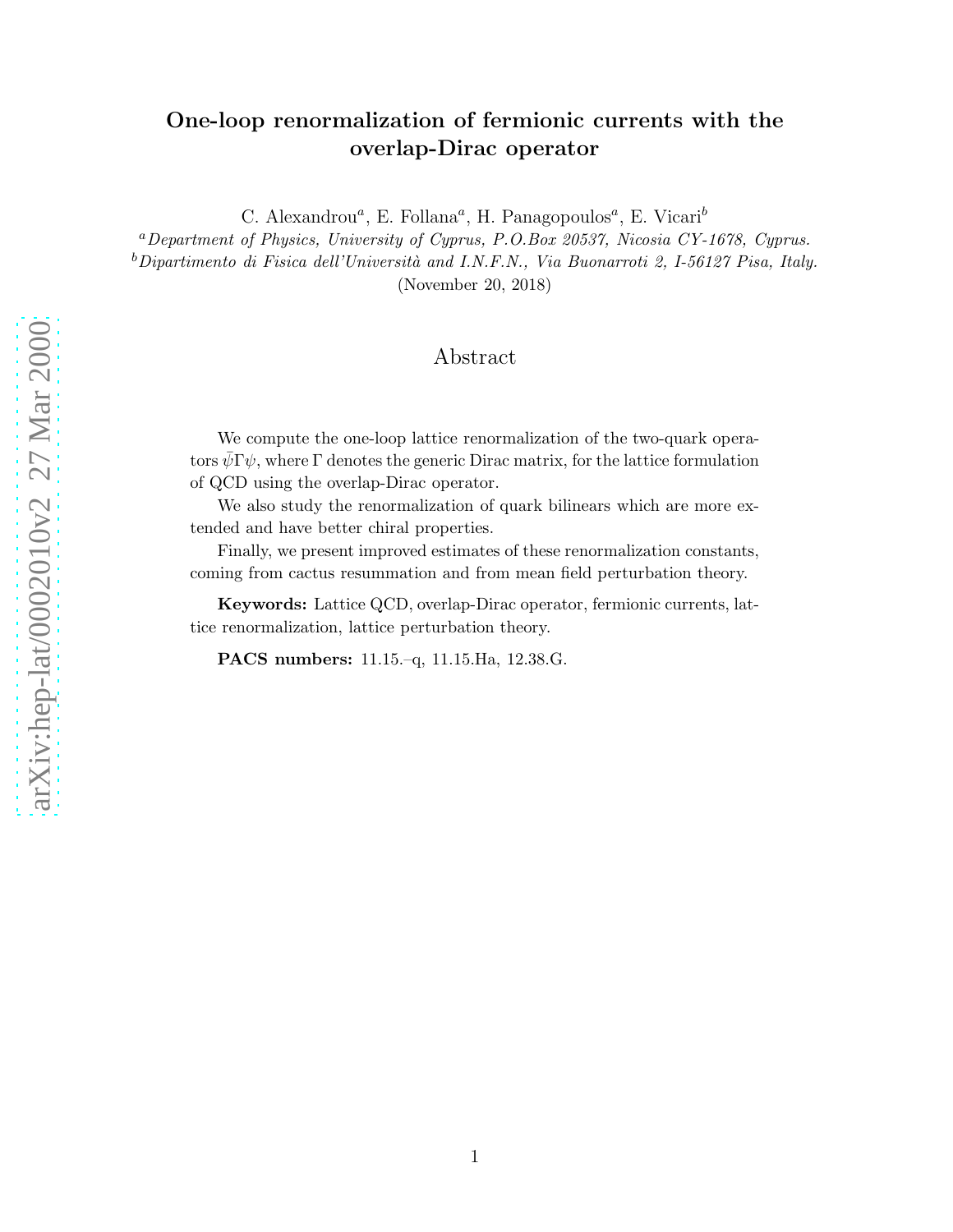### I. INTRODUCTION

<span id="page-1-0"></span>Recent developments in lattice QCD have shown that chiral symmetry can be realized on thelattice without fermion doubling (for recent reviews see e.g. Refs.  $[1,2]$  $[1,2]$ ), circumventing the Nielsen-Ninomiya theorem[[3\]](#page-12-0). This has been achieved by introducing an overlap-Dirac operator[[4\]](#page-12-0) derived from the overlap formulation of chiral fermions[[5\]](#page-12-0). The simplest such example, for a massless fermion, is given by the Neuberger-Dirac operator [\[4](#page-12-0)]

$$
D_N = \frac{1}{a} \rho \left[ 1 + X(X^{\dagger} X)^{-1/2} \right],\tag{1}
$$

$$
X = D_{\rm W} - \frac{1}{a}\rho,\tag{2}
$$

where  $D_W$  is the Wilson-Dirac operator (with the Wilson parameter r set to its standard value,  $r = 1$ )

$$
D_{\rm W} = \frac{1}{2} \left[ \gamma_{\mu} \left( \nabla_{\mu}^{*} + \nabla_{\mu} \right) - a \nabla_{\mu}^{*} \nabla_{\mu} \right], \tag{3}
$$

$$
\nabla_{\mu}\psi(x) = \frac{1}{a} \left[ U(x,\mu)\psi(x+a\hat{\mu}) - \psi(x) \right],\tag{4}
$$

a is the lattice spacing and  $\rho$  is a real parameter subject to the constraint  $0 < \rho < 2$ . Nonperturbatively one expects  $-m_c < \rho < 2$ , where  $m_c < 0$  is the critical mass associated with the Wilson-Dirac operator.

 $D_N$  satisfies the Ginsparg-Wilson relation [\[6](#page-12-0)]

$$
\gamma_5 D + D\gamma_5 = aD\gamma_5 D,\tag{5}
$$

whichprotects the quark masses from additive renormalization  $[4,7]$  $[4,7]$  $[4,7]$  $[4,7]$ . Lattice gauge theories with Ginsparg-Wilson fermions have been proved to be renormalizable to all orders of perturbation theory[[8\]](#page-12-0). The Ginsparg-Wilson relation allows us to write, at finite lattice spacing, relations that are essentially equivalent to those holding in the low-energy phenomenology associated with chiral symmetry (see e.g. Refs. [\[9,10\]](#page-12-0)). It indeed implies the existence of an exact chiral symmetry of the lattice action under the transformation [\[11](#page-12-0)]

$$
\delta_{\epsilon}\psi(x) = \epsilon \gamma_5 (1 - aD)\psi(x), \qquad \delta_{\epsilon}\bar{\psi}(x) = \bar{\psi}(x)\gamma_5 \epsilon, \tag{6}
$$

which can be extended to the flavour non-singlet case<sup>1</sup>. The axial anomaly then arises from the non-invariance of the fermion integral measure under flavour-singlet chiral transformations [\[11–](#page-12-0)[16](#page-13-0)]. A lattice formulation of QCD satisfying the Ginsparg-Wilson relation

$$
\delta_{\epsilon}\psi(x) = \epsilon \gamma_5 (1 - v a D)\psi(x), \qquad \delta_{\epsilon}\bar{\psi}(x) = \bar{\psi}(x) \left[1 - (1 - v)a D\right] \gamma_5 \epsilon,\tag{7}
$$

<sup>1</sup> Actually Ginsparg-Wilson fermions are invariant under a more general transformation

where  $v$  can be chosen arbitrarily. All these symmetries are essentially equivalent, leading to equivalent Ward identities[[10](#page-12-0)].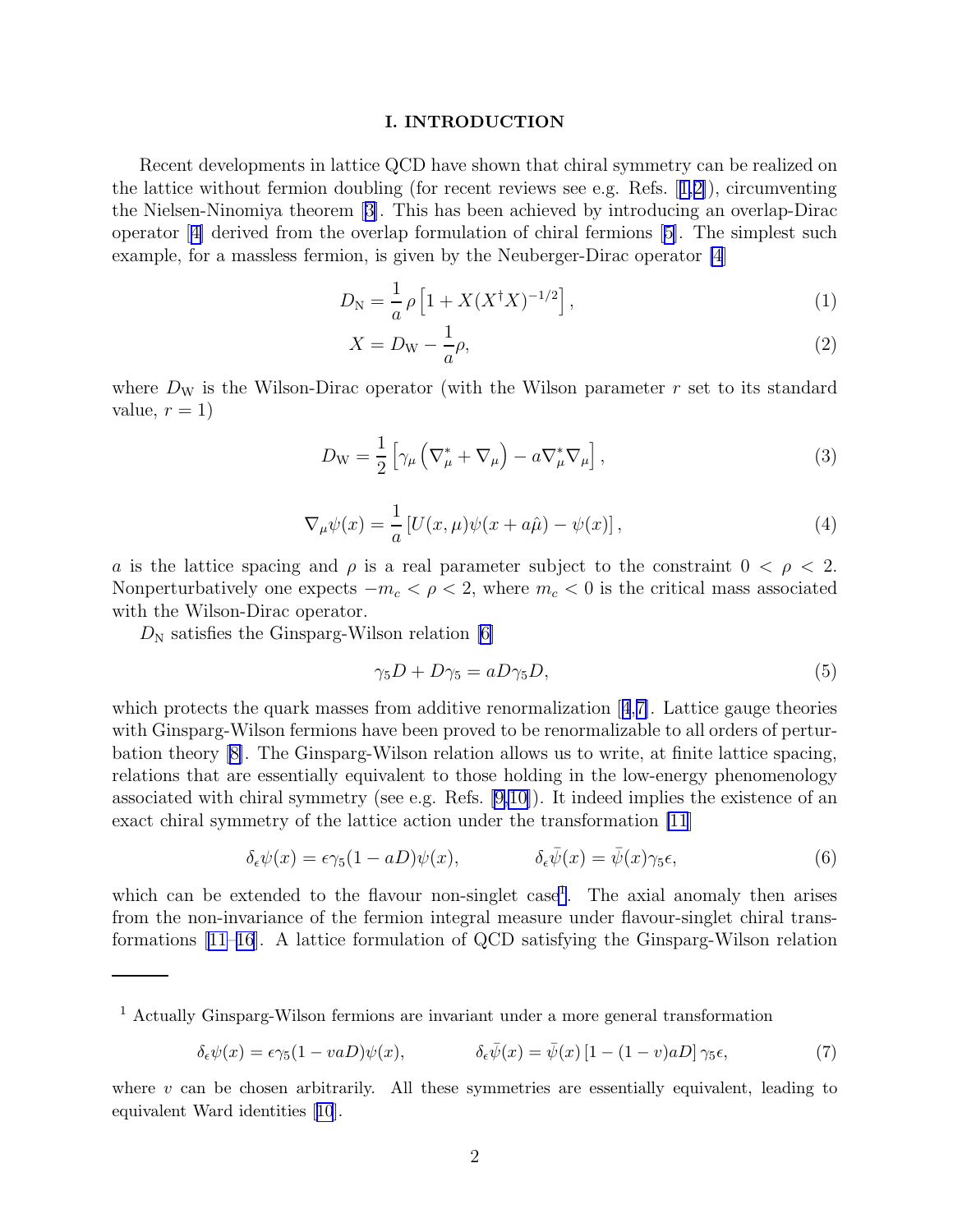overcomes the complications of the standard approach (e.g. Wilson fermions), where chiral symmetry is violated at the scale of the lattice spacing. The chiral symmetry ensures that the hadron masses are free of  $O(a)$  discretization errors. Indeed their leading scaling corrections are  $O(a^2)$ . The important point is that lattice Dirac operators satisfying Eq. ([5\)](#page-1-0) are not affected by the Nielsen-Ninomiya theorem[[3\]](#page-12-0), thus they need not suffer from fermion doubling.

Indeed,  $D_{\rm N}$  avoids fermion doubling. The locality properties of  $D_{\rm N}$  in the presence of a gauge field are not obvious.  $D_N$  is not strictly local, but locality should be recovered in a more general sense, i.e. allowing an exponential decay of the kernel of  $D<sub>N</sub>$  with a rate which scales with the lattice spacing and not with the physical quantities[[17\]](#page-13-0). Thus, the Neuberger-Dirac operator seems to have all the right properties that a lattice Dirac operator should have in order to describe massless quarks. However, its complexity renders its numerical implementation very demanding. In this respect some progress has been achieved (see, e.g., Refs.[[17–27\]](#page-13-0)), and Monte Carlo simulations seem to be already feasible, at least in quenched approximation.

The matrix elements of the fermionic currents are employed to predict hadronic decay constants, electromagnetic and weak form factors, quark masses, etc. A knowledge of their lattice renormalization constants is necessary to relate the matrix elements computed using lattice simulations to the corresponding ones defined using continuous renormalization schemes in experimental data analysis. In this paper we compute, to one loop in perturbation theory, the renormalization constants of local bilinear quark operators  $\psi \Gamma \psi$ , where Γ denotes the generic Dirac matrix, in the lattice formulation of QCD using the Neuberger-Dirac operator. We also extend our computation to quark bilinears which are more extended and have improved chiral properties. In view of the better chiral behaviour of the Neuberger-Dirac operator, we expect it to have a wider use in Monte Carlo studies of hadronic physics; such studies require knowledge of the above renormalization constants.

Perturbative computations are much more cumbersome than in the case of Wilson fermions, due to the more complicated structure of the Neuberger-Dirac operator [\[28–30\]](#page-13-0). One-loop calculations are already quite complicated, and require the use of symbolic manipulation packages. We have developed such a package in Mathematica. An example of one-loop calculation using the Neuberger-Dirac operator is reported in Ref. [\[29\]](#page-13-0), where we computed the ratio  $\Lambda_L/\Lambda_{\overline{MS}}$  between the  $\Lambda$ -parameters of the lattice formulation and of the MS renormalization scheme.

Nonperturbative methods to estimate the renormalization constants, such as those of Refs.[[31–33](#page-13-0)] would in general be preferable to approximations based on perturbative calculations, due to their better controlled systematic errors  $(O(a)$  against  $O(g_0^n))$ . However, perturbative estimates may still be quite useful. They indeed provide important consistency checks. Further, in those cases where nonperturbative methods are very costly to implement, as in the case of the Neuberger formulation of the Dirac operator, perturbative methods may remain the only source of quantitative information.

One could, of course, define exactly conserved vector and axial currents having  $Z_A =$  $Z_V = 1$ , following Noether's procedure, (i.e. performing variations of the action with respect to the non-singlet chiral transformations of Eq. [\(6](#page-1-0))). However, these Noether currents are rather complicated extended objects, which might be cumbersome to use in actual simulations. Their expressions for the Neuberger-Dirac operator can be found in Ref. [\[10](#page-12-0)].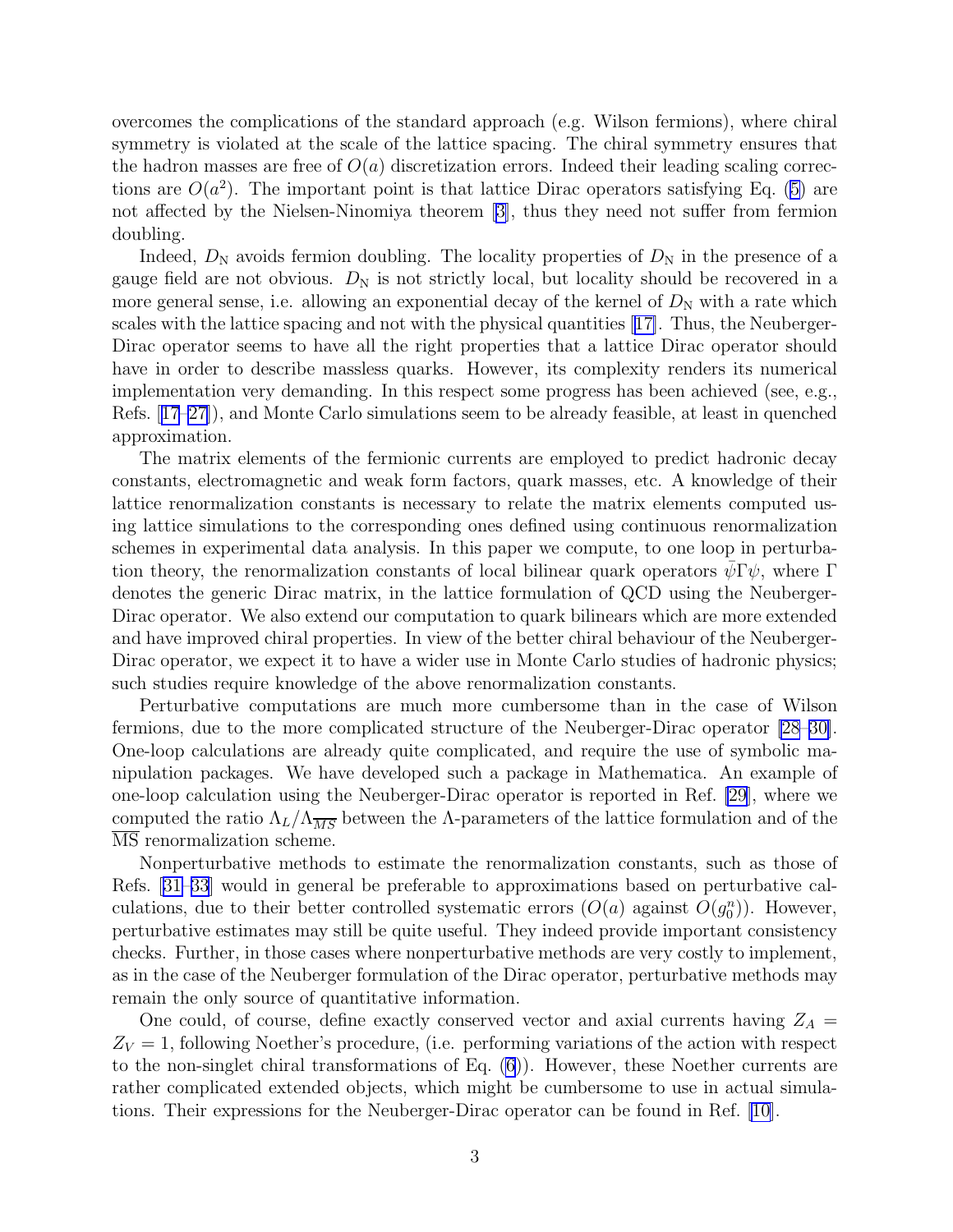<span id="page-3-0"></span>The paper is organized as follows: In Sec. II we report the one-loop calculations necessary for the evaluation of the lattice renormalizations of the two-quark operators. In Sec. [III](#page-8-0) we improve the one-loop estimates by performing a resummation to all orders of a certain class of gauge invariant diagrams, dubbed "cactus" diagrams [\[34–36\]](#page-13-0). We also compare them with the results of other improvement recipes[[37](#page-13-0),[38](#page-13-0)], such as the so-called tadpole improved perturbation theory.

# II. ONE-LOOP LATTICE RENORMALIZATION OF THE TWO-QUARK OPERATORS

### A. Formulation of the problem

The lattice regularization of QCD we consider is described by the action

$$
S_{\rm L} = \frac{1}{g_0^2} \sum_{x,\mu,\nu} \text{Tr} \left[ 1 - U_{\mu\nu}(x) \right] + \sum_{i=1}^{N_f} \sum_{x,y} \bar{\psi}_i(x) D_{\rm N}(x,y) \psi_i(y). \tag{8}
$$

where  $U_{\mu\nu}(x)$  is the usual product of  $SU(N)$  link variables  $U_{\mu}(x)$  along the perimeter of a plaquette originating at x in the positive  $\mu$ - $\nu$  directions, and  $N_f$  is the number of massless quark flavours.

The observables we study are bilinear quark operators of the form

$$
O_i = \bar{\psi}(x)\Gamma_i\psi(x),\tag{9}
$$

where  $\Gamma_i$  denotes generic Dirac matrices, i.e.

$$
1, \gamma_5, \gamma_\mu, \gamma_\mu \gamma_5, \sigma_{\mu\nu} \gamma_5. \tag{10}
$$

Specific bilinear operators are denoted according to their Lorentz group transformations:  $S(x) \equiv \bar{\psi}(x)\psi(x), P(x) \equiv \bar{\psi}(x)\gamma_5\psi(x), V_\mu(x) \equiv \bar{\psi}(x)\gamma_\mu\psi(x), A_\mu(x) \equiv \bar{\psi}(x)\gamma_\mu\gamma_5\psi(x),$  and  $T_{\mu\nu}(x) \equiv \bar{\psi}(x)\sigma_{\mu\nu}\gamma_5\psi(x)$ . In the above definitions, flavour indices are left unspecified. Indeed, this is sufficient for our purpose, since one-loop calculations are unaffected.

The lattice renormalization constants  $Z_{O_i}$  of the operators  $O_i$  are defined once a renormalization scheme is given: we will consider the  $\overline{\text{MS}}$  renormalization scheme. In order to simplify our calculations we work with zero quark mass. This is justified by the fact that renormalization constants in the MS scheme are independent of the fermionic mass.

We also introduce the following bilinear operators

$$
S' \equiv \bar{\psi} \left( 1 - \frac{1}{2} a D_{\rm N} \right) \psi, \qquad P' \equiv \bar{\psi} \gamma_5 \left( 1 - \frac{1}{2} a D_{\rm N} \right) \psi, \tag{11}
$$

$$
V'_{\mu} \equiv \bar{\psi}\gamma_{\mu} \left(1 - \frac{1}{2}aD_{\rm N}\right)\psi, \qquad A'_{\mu} \equiv \bar{\psi}\gamma_{\mu}\gamma_{5} \left(1 - \frac{1}{2}aD_{\rm N}\right)\psi,\tag{12}
$$

which are extended, and local only in the more general sense holding for  $D_N$ . They are interesting since under the lattice chiral symmetry of Eq. [\(6](#page-1-0)) they transform as the corresponding operators in the continuum. Indeed one can easily check that

$$
\delta_{\epsilon} S' = 2P'\epsilon, \qquad \delta_{\epsilon} P' = 2S'\epsilon, \qquad (13)
$$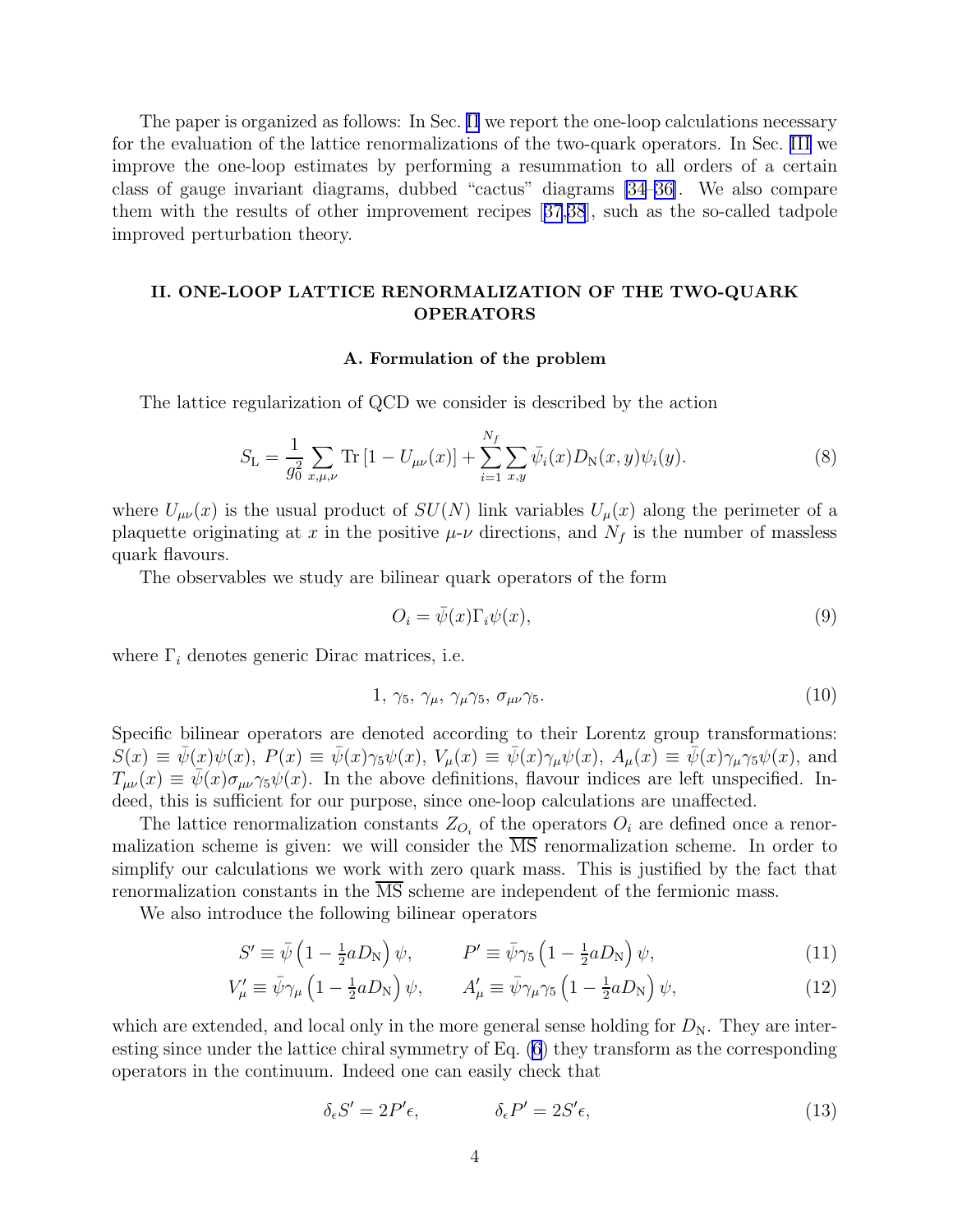and under the non-singlet transformations

$$
\delta_{\epsilon^a} \psi_i = \epsilon^a T^a_{ij} \gamma_5 (1 - aD) \psi_j, \qquad \delta_{\epsilon^a} \bar{\psi}_i = \bar{\psi}_j \gamma_5 T^a_{ji} \epsilon^a, \qquad (14)
$$

the vector and axial currents  $V'$  and  $A'$  transform as

$$
\delta_{\epsilon^b} V'^a = i f^{abc} \epsilon^b A'^c, \qquad \delta_{\epsilon^b} A'^a = i f^{abc} \epsilon^b V'^c. \tag{15}
$$

Using the corresponding Ward identities one can show that

$$
Z_{S'} = Z_{P'}, \t Z_{V'} = Z_{A'}.
$$
\t(16)

Wemention that, as pointed out in Refs. [[9,10\]](#page-12-0), the spontaneous breaking of the non-singlet chiral symmetry, Eq. [\(6](#page-1-0)), is related, for finite lattice spacing, to the vacuum expectation value (condensate) of the operator S', i.e. it occurs if  $\langle S' \rangle \neq 0$ .

One can also prove that the renormalization constants of  $O_i' \equiv \bar{\psi} \Gamma_i (1 - \frac{1}{2})$  $\frac{1}{2} a D_N$ ) $\psi$  coincide with those of the corresponding operators  $O_i \equiv \psi \Gamma_i \psi$ . This can be seen from the path integral representation for  $Z_{O_i}$ : Upon fermionic integration, the factor of  $D_N$  in the definition of  $O_i'$  will cancel against a fermion propagator; there will remain another propagator which will give a vanishing contribution to  $Z_{O_i}$ , since it cannot develop any  $\mathcal{O}(1/a)$  singularities (by virtue of chiral invariance, which forbids additive mass renormalization). Thus, using the relations Eq. (16), we also have that

$$
Z_S = Z_P, \qquad Z_V = Z_A. \tag{17}
$$

Note that if one introduces the bare fermionic mass by writing the Dirac operator as in Ref.[[39\]](#page-13-0)

$$
\left(1 - \frac{1}{2}am_0\right)D_N + m_0,\tag{18}
$$

then the renormalization of the fermionic mass is related to that of the operator  $\bar{\psi}\left(1-\frac{1}{2}\right)$  $\frac{1}{2}aD_{\rm N}$   $\Big)\psi$ , denoted  $Z_S$ , by the relation

$$
Z_m = Z_S^{-1}.\tag{19}
$$

It is worth mentioning that the chiral symmetry of the Neuberger-Dirac operator ensures the absence of  $O(a)$  discretization errors only for the spectrum of the theory. In order to achieve the same property for generic matrix elements of local operators, one should employ improved operators [\[40](#page-13-0)]. This issue is discussed in Ref. [\[41\]](#page-13-0) for bilinear operators constructed with Ginsparg-Wilson fermions; there it is shown that, for massless quarks, such an improvement can be achieved using the operators

$$
O_i'' \equiv \bar{\psi} \left( 1 - \frac{1}{2} a D_N \right) \Gamma_i \left( 1 - \frac{1}{2} a D_N \right) \psi.
$$
 (20)

Proceeding as before, one can prove that the renormalization constants of the operators  $O_i''$ are the same as those of the corresponding  $O_i$ .

The standard perturbative computation of the lattice renormalizations  $Z_{O_i}$  of the operators  $O_i$  requires the calculation of the two-quark one-particle irreducible function,  $\Gamma(p)$ , and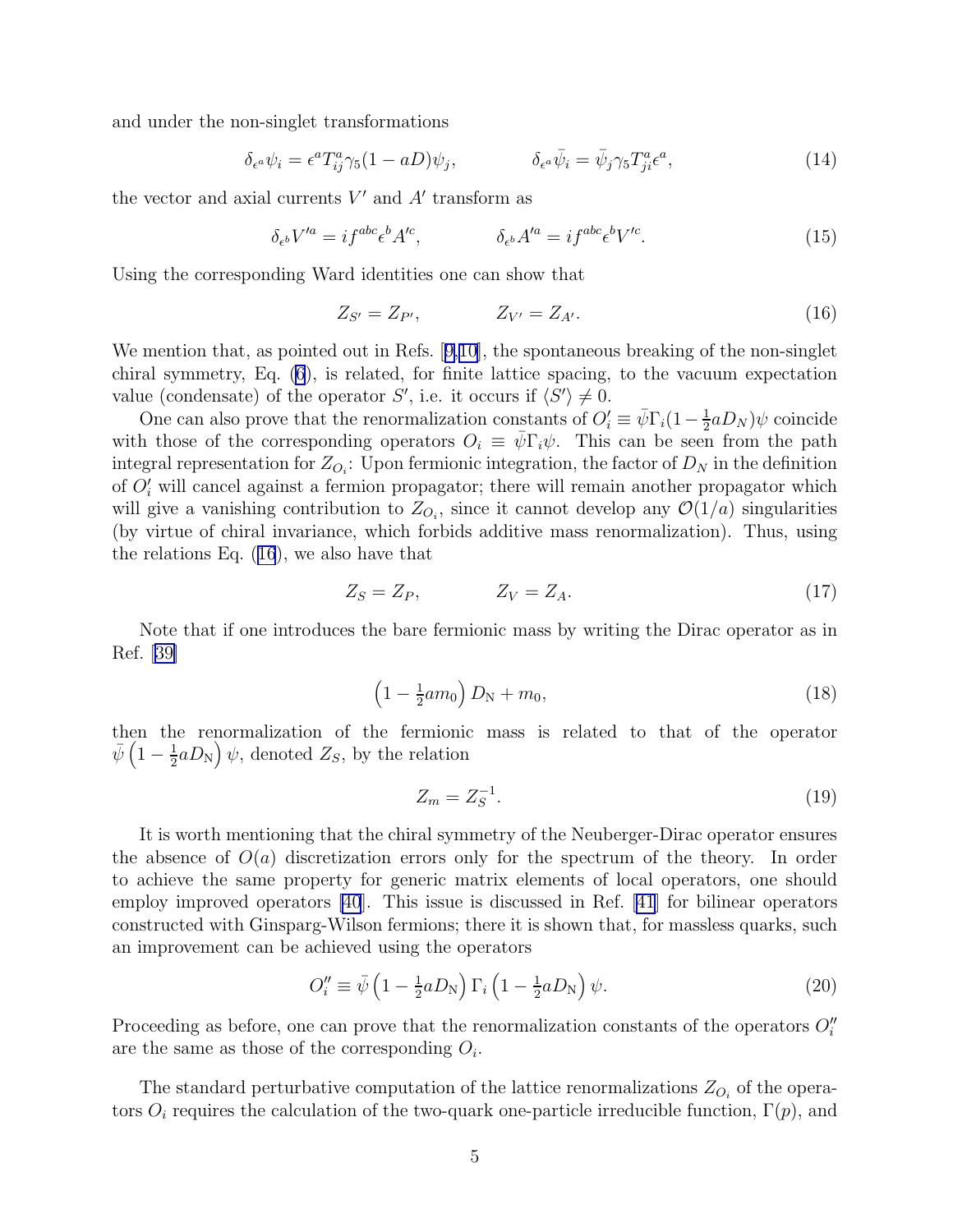<span id="page-5-0"></span>the two-quark one-particle irreducible functions  $\Gamma_{O_i}(p)$  with an insertion of the operators  $O_i$ . In the massless case, the quark-field renormalization  $Z_{\psi}$  is obtained through the relation

$$
\Gamma^{\overline{\rm MS}}(p) = Z_{\psi}(a\mu)\Gamma^{\rm L}(p) \tag{21}
$$

where  $\Gamma^L(p)$  is the two-quark function calculated on the lattice (in the limit  $a \to 0$ ), and  $\Gamma^{\text{MS}}(p)$  is the  $\overline{\text{MS}}$ -renormalized two-point function, which can be computed in the continuum. Indeed a simple calculation gives

$$
\Gamma^{\overline{\rm MS}}(p) = ip_{\mu}\gamma_{\mu} \left[ 1 + g^2 c_F \left( c \ln \frac{\mu^2}{p^2} + b^{\overline{\rm MS}} \right) + O(g^4) \right],\tag{22}
$$

where

$$
c = \frac{\alpha}{16\pi^2}, \qquad b^{\overline{\rm MS}} = \frac{\alpha}{16\pi^2}, \qquad (23)
$$

and  $\alpha$  is the gauge parameter. The renormalizations  $Z_{O_i}$  can be obtained by the equation

$$
\Gamma_{O_i}^{\overline{\text{MS}}}(p) = Z_{O_i}(a\mu) Z_{\psi}(a\mu) \Gamma_{O_i}^{\text{L}}(p) \tag{24}
$$

where  $\Gamma_{O_i}^{\text{L}}(p)$  and  $\Gamma_{O_i}^{\text{MS}}(p)$  are the two-quark functions with an insertion of  $O_i$  calculated respectively on the lattice and in the continuum using the MS renormalization scheme. Setting

$$
\Gamma_{O_i}^{\overline{\text{MS}},\text{L}}(p) = \Gamma_i B_{O_i}^{\overline{\text{MS}},\text{L}}(p),\tag{25}
$$

one has

$$
B_{O_i}^{\overline{\rm MS}}(p) = 1 + g^2 c_F \left( c_{O_i} \ln \frac{\mu^2}{p^2} + b_{O_i}^{\overline{\rm MS}} \right) + O(g^4),\tag{26}
$$

where (setting  $\alpha = 1$ )

$$
c_{S,P} = \frac{1}{4\pi^2}, \qquad c_{V,A} = \frac{1}{16\pi^2}, \qquad c_T = 0,
$$
\n(27)

and

$$
b_{S,P}^{\overline{\rm MS}} = \frac{3}{8\pi^2}, \qquad b_{V,A}^{\overline{\rm MS}} = \frac{1}{16\pi^2}, \qquad b_T^{\overline{\rm MS}} = 0.
$$
 (28)

In the above formulae we have neglected terms proportional to  $p_{\mu}p_{\nu}/p^2$ ; these are present also in the lattice expressions, and cancel out in the calculation of the renormalizations.

On the lattice one finds

$$
\Gamma^{\mathcal{L}}(p) = ip_{\mu}\gamma_{\mu} \left[ 1 + g^{2}c_{F} \left( -c\ln a^{2}p^{2} + b^{L} \right) + O(g^{4}) \right],
$$
\n(29)

and

$$
B_{O_i}^{\mathcal{L}}(p) = 1 + g^2 c_F \left( -c_{O_i} \ln a^2 p^2 + b_{O_i}^{\mathcal{L}} \right) + O(g^4). \tag{30}
$$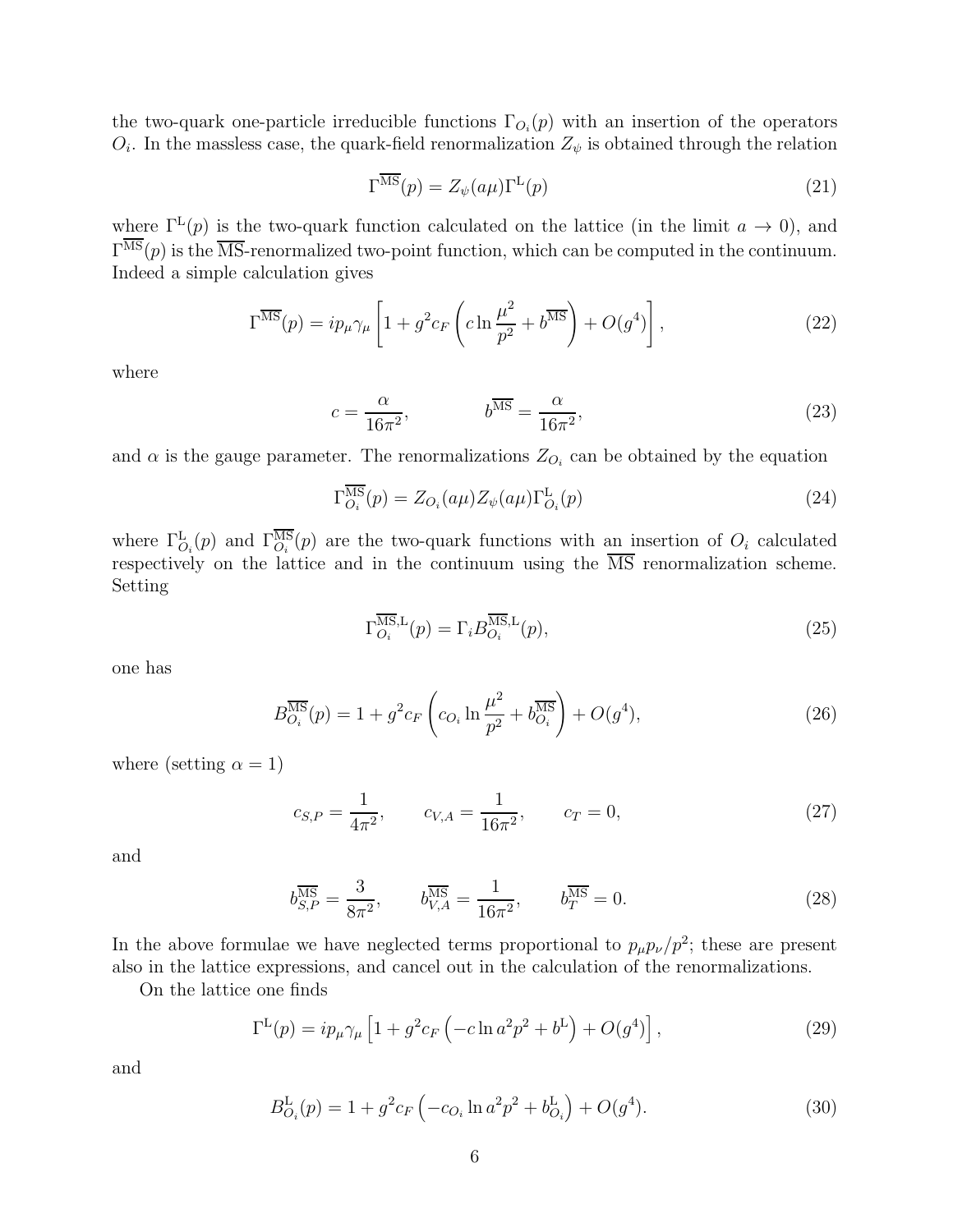UsingEqs.  $(21)$  and  $(24)$  $(24)$ , we obtain

$$
Z_{\psi} = 1 + g^2 c_F \left( c \ln a^2 \mu^2 + b^{\overline{\text{MS}}} - b^{\overline{\text{L}}} \right) + O(g^4), \tag{31}
$$

$$
Z_{O_i} = 1 + g^2 c_F \left[ (c_{O_i} - c) \ln a^2 \mu^2 + b_{O_i}^{\overline{\text{MS}}} - b_{O_i}^{\overline{\text{MS}}} - b_{O_i}^{\overline{\text{L}}} + b^{\overline{\text{L}}} \right] + O(g^4), \tag{32}
$$

Note that  $Z_{O_i}$  are independent of the gauge parameter  $\alpha$ .

So, to compute  $Z_{O_i}$  we need to evaluate the constants  $b^L$  and  $b_{O_i}^L$  by a one-loop perturbative calculation on the lattice. We have to expand the Neuberger-Dirac operator in powers of  $g_0$ , and use the resulting vertices to construct the diagrams related to the one-particle irreducible functions  $\Gamma^L(p)$  and  $\Gamma^L_{O_i}(p)$ . In the appendix we list the relevant formulae for our one-loop calculations.

#### B. Results and discussion

Two diagrams contribute to  $\Gamma^L(p)$ , shown in Figure 1; for  $B^L_{O_i}(p)$ , there is only one diagram to one-loop, shown in Figure 2. Given that the 4-point vertex contains a part with an internalmomentum  $(k \text{ in Eq. (A9)}),$  $(k \text{ in Eq. (A9)}),$  $(k \text{ in Eq. (A9)}),$  the corresponding part of the second diagram in Fig. 1 actually has the same connectivity as the first diagram.



FIGURES 1, 2. One-loop diagrams contributing to the functions  $\Gamma^L(p)$  (Fig. 1), and  $B_{O_i}^L(p)$  (Fig. 2). Wavy (solid) lines represent gluons (fermions); a cross is an insertion of the operator  $O_i$ .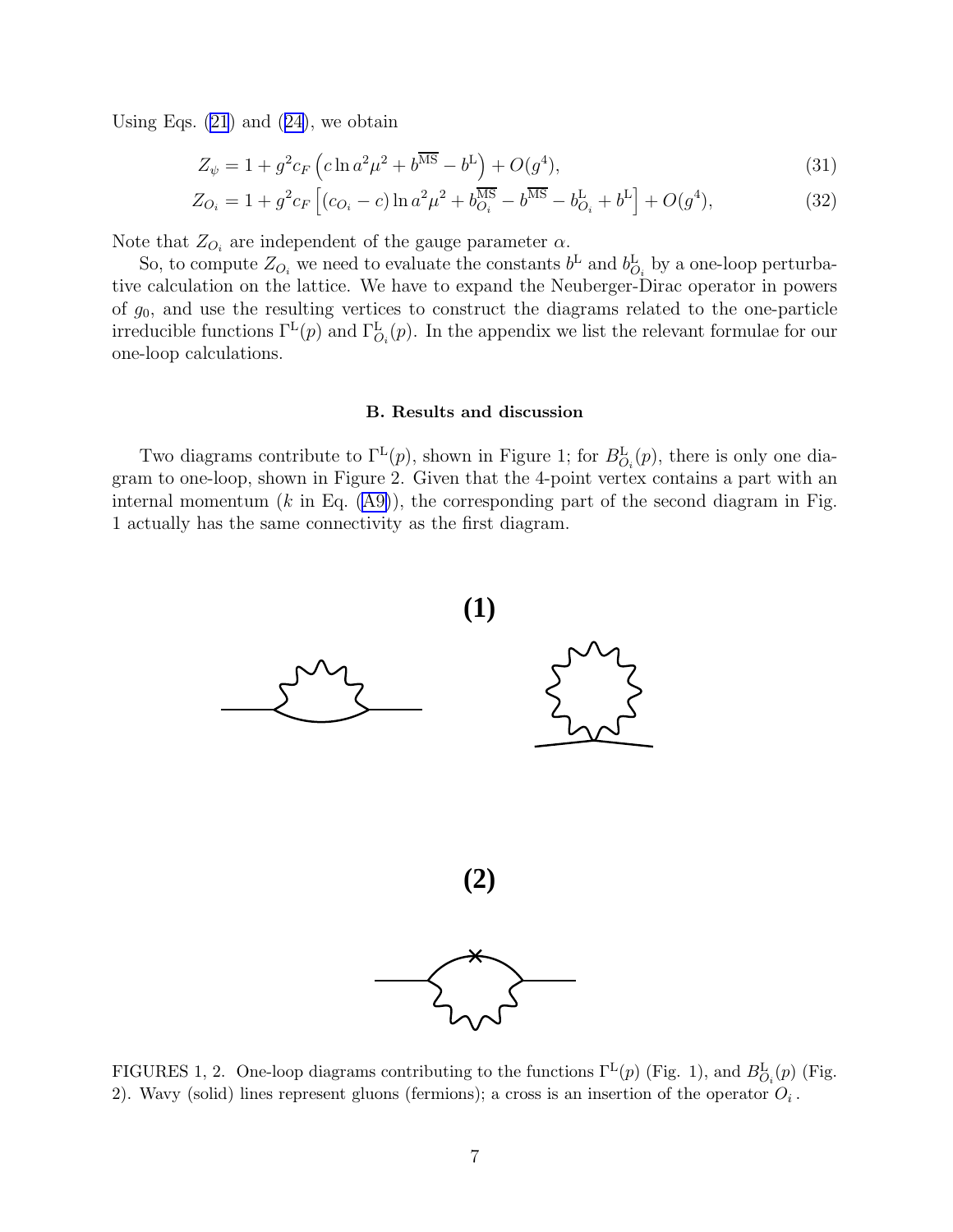The algebra involving lattice quantities was performed using a symbolic manipulation package which we have developed in Mathematica. For the purposes of the present work, this package was augmented to include the propagator and vertices of the overlap action.

We express our results in the form of Eqs. [\(29](#page-5-0)), [\(30\)](#page-5-0). The parameters  $b^L, b^L_{O_i}$  depend on  $\rho$ , but not on N or  $N_f$ .

To extract the p-dependence, we first isolate the divergent terms; these are responsible for the logarithms. There are only a few such terms, and in the pure gluonic case their values are well known. We can use these values also in diagrams with fermions, applying successive subtractions of the type:

$$
\frac{1}{\overline{q}^2} = \frac{1}{\widehat{q}^2} + \left(\frac{1}{\overline{q}^2} - \frac{1}{\widehat{q}^2}\right) \tag{33}
$$

where  $\bar{q}^2$  is the inverse fermionic propagator. All remaining terms now contain no divergences, and can be evaluated by Taylor expansion in ap.

At this stage, one is left with expressions which no longer contain  $p$  and must be numerically integrated over the loop momentum. Given the complicated form of the overlap vertices, these expressions turn out to be quite lengthy, containing a few hundred terms in the cases at hand.

The integration is done in momentum space over finite lattices; an extrapolation to infinite size is then performed, in the manner of Ref.[[42\]](#page-13-0). We evaluated the integrals for a range of values of the parameter  $\rho$ , as presented in Table 1. For all values of  $\rho$  that we quote, lattice sizes  $L \leq 128$  are sufficient to yield answers to at least 7 significant digits (the uncertainty coming from a systematic error in the extrapolation, which can be estimated quite accurately). As the endpoints of the perturbative domain of  $\rho$  are approached  $(\rho \to 0, \ \rho \to 2)$ , some of the quantities we calculate require increasingly larger lattices, for similar accuracy; this is, of course, a reflection of the divergences in the propagator at these endpoints. Figure 3 shows the dependence of our results on  $\rho$ , for the whole range  $0 < \rho < 2$ .

A number of consistency checks, some of which are rather nontrivial, may be performed on our results. In particular:

- The logarithmic coefficients must equal those of the continuum.
- Terms proportional to  $p_{\mu}p_{\nu}/p^2$ , which appear in  $Z_V$ ,  $Z_A$ , should match those of the continuum.
- $Z_V = Z_A$ ,  $Z_S = Z_P$ .
- No  $\mathcal{O}(p^0)$  terms must appear in  $\Gamma^L(p)$ , i. e. no additive mass renormalization, as required by chiral symmetry.

Our results fulfill all of the above requirements. The last one serves also to verify our estimates of the systematic errors coming from the extrapolation.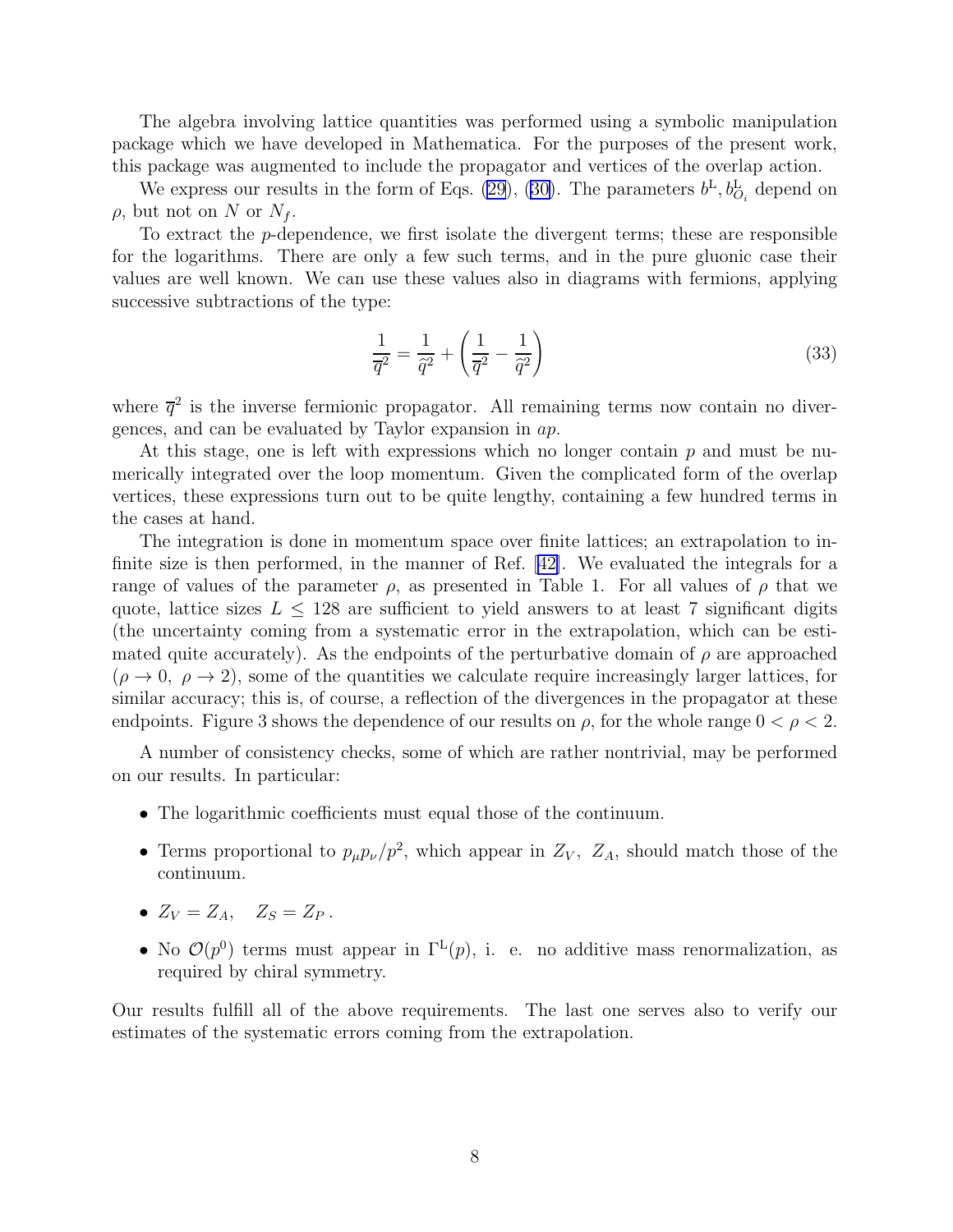<span id="page-8-0"></span>

FIGURE 3. The coefficients  $b^{\text{L}}(\rho), b^{\text{L}}_{\mathcal{O}_i}(\rho)$ , as a function of the parameter  $\rho$ .

For quick reference, we write the one-loop values of  $Z_{\psi}(\alpha = 1)$ ,  $Z_{O_i}$  at  $\rho = 1$ , as follows:

$$
Z_{\psi} = 1 + g^2 c_F \left[ (\ln a^2 \mu^2) / 16\pi^2 - 0.231966 \right] \tag{34}
$$

$$
Z_{S,P} = 1 + g^2 c_F \left[ 3 \left( \ln a^2 \mu^2 \right) / 16 \pi^2 + 0.204977 \right] \tag{35}
$$

$$
Z_{A,V} = 1 + g^2 c_F [0.198206]
$$
\n(36)

$$
Z_T = 1 + g^2 c_F \left[ -( \ln a^2 \mu^2)/16\pi^2 + 0.204392 \right] \tag{37}
$$

## III. IMPROVED PERTURBATION THEORY

In order to improve the estimates coming from lattice perturbation theory, one may perform a resummation to all orders of the so-called "cactus" diagrams [\[34–36\]](#page-13-0). Briefly stated, these are gauge–invariant tadpole diagrams which become disconnected if any one of their vertices is removed. The original motivation of this procedure is the well known observation of "tadpole dominance" in lattice perturbation theory. In the following we refer to Ref. [\[34\]](#page-13-0) for definitions and analytical results.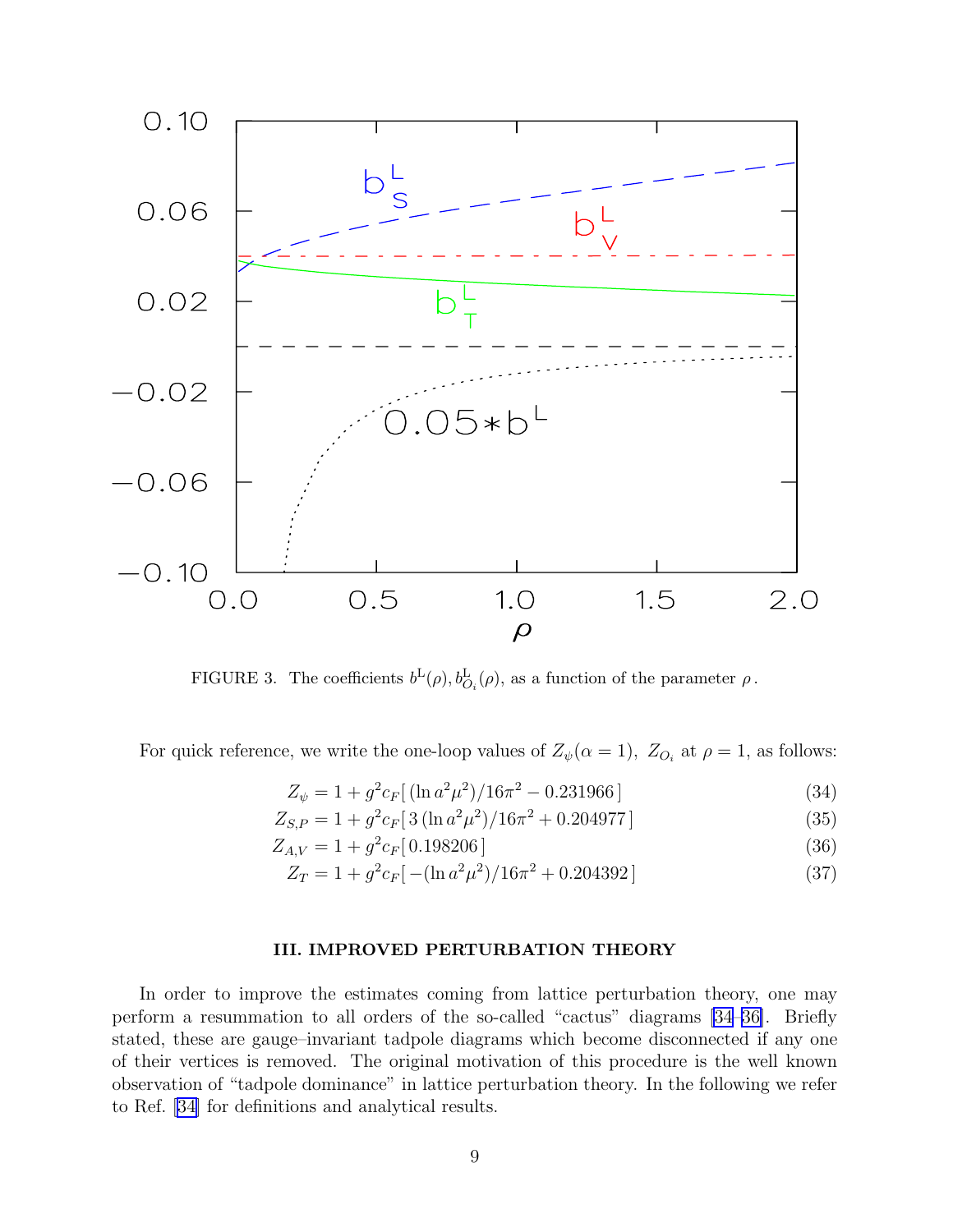Since the contribution of standard tadpole diagrams is not gauge invariant, the class of gauge invariant diagrams we are considering needs further specification. By the Baker-Campbell-Hausdorff (BCH) formula, the product of link variables along the perimeter of a plaquette can be written as

$$
U_{x,\mu\nu} = e^{ig_0 A_{x,\mu}} e^{ig_0 A_{x+\mu,\nu}} e^{-ig_0 A_{x+\nu,\mu}} e^{-ig_0 A_{x,\nu}}
$$
  
=  $\exp \left\{ ig_0 (A_{x,\mu} + A_{x+\mu,\nu} - A_{x+\nu,\mu} - A_{x,\nu}) + \mathcal{O}(g_0^2) \right\}$   
=  $\exp \left\{ ig_0 F_{x,\mu\nu}^{(1)} + ig_0^2 F_{x,\mu\nu}^{(2)} + \mathcal{O}(g_0^4) \right\}$  (38)

The diagrams that we propose to resum to all orders are the cactus diagrams made of vertices containing  $F_{x,\mu\nu}^{(1)}$ . Terms of this type come from the pure gluon part of the lattice action. These diagrams dress the transverse gluon propagator  $P_A$  leading to an improved propagator  $P_A^{(I)}$ , which is a multiple of the bare transverse one:

$$
P_A^{(I)} = \frac{P_A}{1 - w(g_0)},\tag{39}
$$

where the factor  $w(g_0)$  will depend on  $g_0$  and N, but not on the momentum. The function  $w(g_0)$  can be extracted by an appropriate algebraic equation that has been derived in Ref. [\[34](#page-13-0)] and that can be easily solved numerically; for  $SU(3)$ ,  $w(g_0)$  satisfies:

$$
u e^{-u/3} \left[ u^2/3 - 4u + 8 \right] = 2g_0^2, \qquad u(g_0) \equiv \frac{g_0^2}{4(1 - w(g_0))}.
$$
 (40)

The vertices coming from the gluon part of the action, Eq. [\(8](#page-3-0)), get also dressed using a procedure similar to the one leading to Eq. (39) [\[34](#page-13-0)]. Vertices coming from the Neuberger-Dirac operator stay unchanged, since their definition contains no plaquettes on which to apply the linear BCH formula.

One can apply the resummation of cactus diagrams to the calculation of the renormalization of lattice operators. Approximate expressions are obtained by dressing the corresponding one-loop calculations. Applied to a number of cases of interest [\[34,35\]](#page-13-0), this procedure yields remarkable improvements when compared with the available nonperturbative estimates. As regards numerical comparison with other improvement schemes, such as boosted perturbation theory [\[37,38](#page-13-0)], cactus resummation fares equally well on all the cases studied[[36\]](#page-13-0). It is worth mentioning in passing that cactus resummation also affords us a systematic means of improving perturbation theory, by successively dressing higher loop diagrams.

Let us consider the renormalizations  $Z_V, Z_A$  of isovector fermionic currents, which are finite functions of the bare coupling  $g_0$ . At one-loop order we have

$$
Z_{V,A} = 1 + g_0^2 z_{V,A} + \dots,\tag{41}
$$

where the constants  $z_V$  and  $z_A$  have been calculated in Sec.[II](#page-3-0). The cactus dressing of the above one-loop expressions can be simply obtained by using the dressed transverse gluon propagator, Eq. (39). We thus obtain the following approximate expressions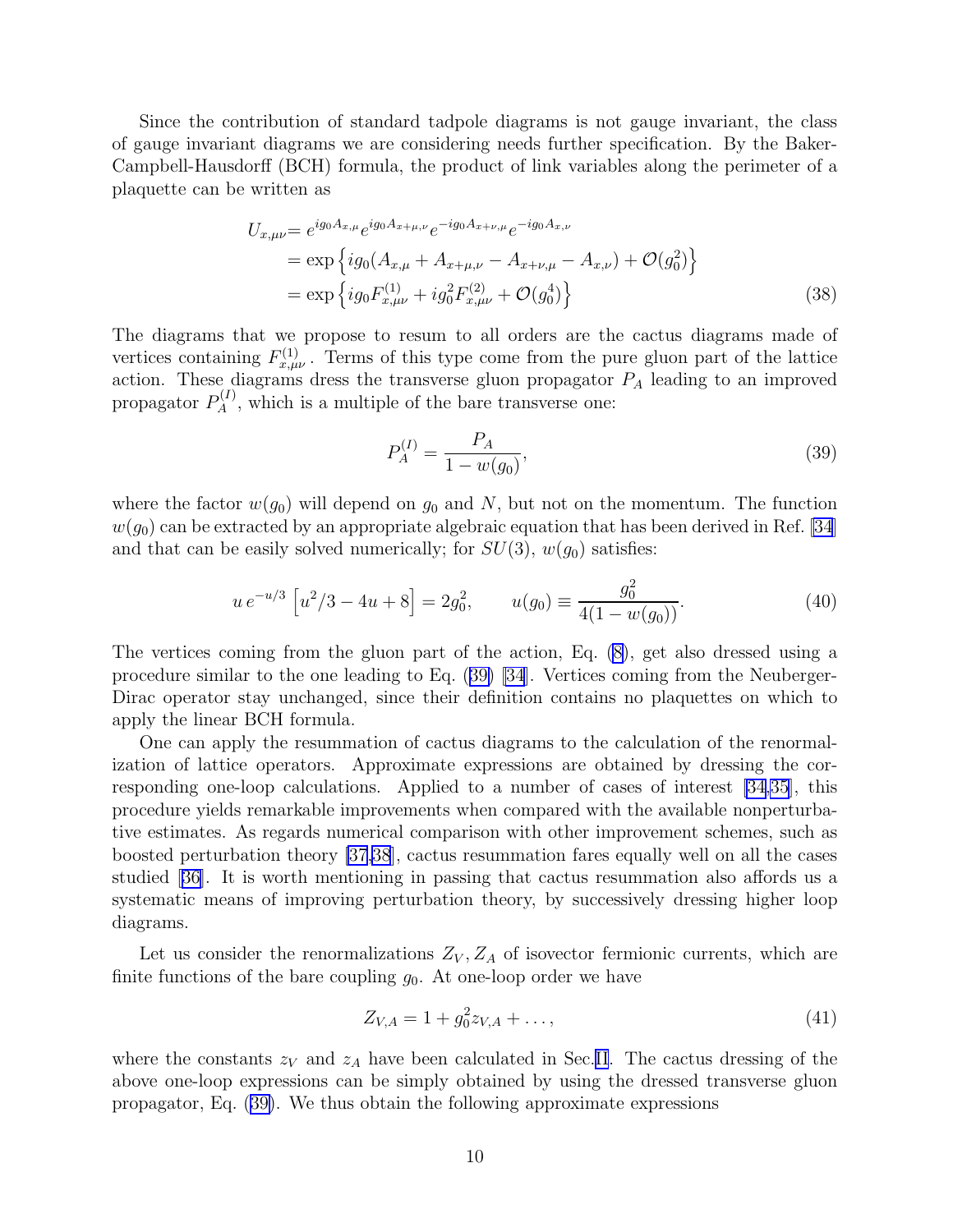$$
Z_{V,A} \approx 1 + g_0^2 \frac{z_{V,A}}{1 - w(g_0^2)}
$$
\n(42)

Let us apply the above formula to the lattice  $SU(3)$  gauge theory, for which  $z_{V,A} = 0.26427$ , at  $g_0 = 1$  which is a typical value for Monte Carlo simulation. Since [\[34](#page-13-0)],

$$
1 - w(g_0 = 1) = 0.749775,\tag{43}
$$

we find  $Z_{V,A}(\rho=1) \simeq 1.35$ 

Other recipes of improvement have been proposed in the literature (see e.g. [\[38](#page-13-0)], and [\[43](#page-13-0)] for a review of them) that essentially consist in a better choice of the expansion parameter. Among them we mention the so-called tadpole improvement [\[38](#page-13-0)] (MFI) motivated by mean-field arguments, in which one scales the link variable with  $u_0(g_0^2) \equiv \langle \frac{1}{N} \text{Tr} U_{x,\mu\nu} \rangle^{1/4}$  as measured in the Monte Carlo simulation. Accordingly one rescales the coupling constant:  $g_0^2 \to g_{\rm mf}^2 = g_0^2/u_0^4$ . Thus, one obtains a mean-field improved expansion

$$
Z_{V,A} = u_0 \left[ 1 + g_{\text{mf}}^2 \left( z_{V,A} + \frac{1}{12} \right) + O(g_{\text{mf}}^4) \right]
$$
 (44)

For example, for  $SU(3)$  in the quenched approximation and at  $g_0^2 = 1$  one finds  $u_0 \simeq 0.878$ and  $g_{\text{mf}}^2 \simeq 1.68$ . Putting these number in Eq. (44) we obtain  $Z_{V,A} \simeq 1.39$ , which is in reasonable agreement with the estimate coming using the cactus resummation.

Acknowledgements: H. P. would like to acknowledge the warm hospitality extended to him by the Theory Group in Pisa during various stages of this work. H. P. and E.V. would like to thank L. Del Debbio for useful discussions.

### APPENDIX A:

In order to perform the lattice perturbative calculation we must formally expand  $D<sub>N</sub>$  in powers of  $g_0$ . We list here the relevant expressions for the propagator and vertices, following Ref.[[28\]](#page-13-0).

Let us first write down the weak coupling expansion of the Wilson-Dirac operator  $D_W$ . This will be useful for constructing the relevant vertices of  $D_N$ . We write

$$
X(q,p) = D_{\mathcal{W}}(q,p) - \frac{1}{a}\rho = X_0(p)(2\pi)^4 \delta^4(q-p) + X_1(q,p) + X_2(q,p) + O(g_0^3), \tag{A1}
$$

where

$$
X_0(p) = \frac{i}{a} \sum_{\mu} \gamma_{\mu} \sin a p_{\mu} + \frac{1}{a} \sum_{\mu} (1 - \cos a p_{\mu}) - \frac{1}{a} \rho,
$$
 (A2)

$$
X_1(q, p) = g_0 \int d^4k \delta(q - p - k) A_\mu(k) V_{1,\mu}(p + k/2),
$$
  
\n
$$
V_{1,\mu}(q) = i \gamma_\mu \cos a q_\mu + \sin a q_\mu,
$$
\n(A3)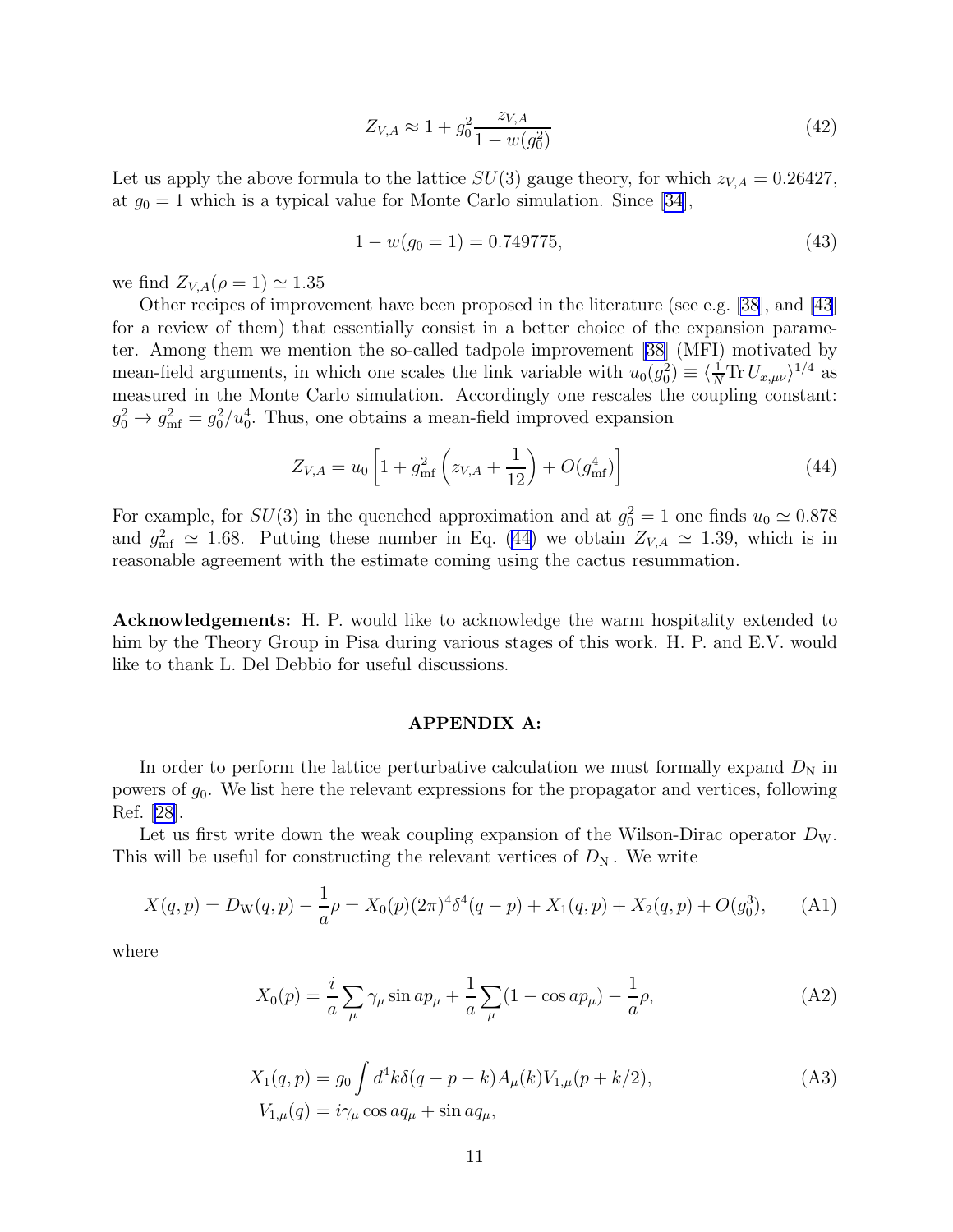<span id="page-11-0"></span>
$$
X_2(q,p) = \frac{g_0^2}{2} \int \frac{d^4 k_1 d^4 k_2}{(2\pi)^4} \delta(q-p-k_1-k_2) A_\mu(k_1) A_\mu(k_2) V_{2,\mu}(p+k_1/2+k_2/2), \quad (A4)
$$
  
\n
$$
V_{2,\mu}(q) = -i \gamma_\mu a \sin a q_\mu + a \cos a q_\mu.
$$

The Fourier transform of the Neuberger-Dirac operator takes the form

$$
\frac{1}{\rho}D_N(q, p) = D_0(p)(2\pi)^4 \delta^4(q - p) + \Sigma(q, p). \tag{A5}
$$

 $D_0(p)$  is the tree level inverse propagator:

$$
D_0^{-1}(p) = \frac{-i\sum_{\mu}\gamma_{\mu}\sin ap_{\mu}}{2\left[\omega(p) + b(p)\right]} + \frac{a}{2},\tag{A6}
$$

where

$$
\omega(p) = \frac{1}{a} \left( \sum_{\mu} \sin^2 ap_{\mu} + \left[ \sum_{\mu} (1 - \cos ap_{\mu}) - \rho \right]^2 \right)^{1/2},
$$
 (A7)

$$
b(p) = \frac{1}{a} \sum_{\mu} (1 - \cos ap_{\mu}) - \frac{1}{a} \rho.
$$
 (A8)

The function  $\Sigma(q, p)$  can be expanded in powers of  $g_0$  as

$$
a\Sigma(q,p) = \frac{1}{\omega(p) + \omega(q)} \left[ X_1(q,p) - \frac{1}{\omega(p)\omega(q)} X_0(p) X_1^{\dagger}(p,q) X_0(q) \right] + \frac{1}{\omega(p) + \omega(q)} \left[ X_2(q,p) - \frac{1}{\omega(p)\omega(q)} X_0(p) X_2^{\dagger}(p,q) X_0(q) \right] + \int \frac{d^4k}{(2\pi)^4} \frac{1}{\omega(p) + \omega(q)} \frac{1}{\omega(p) + \omega(k)} \frac{1}{\omega(q) + \omega(k)} \times - X_0(p) X_1^{\dagger}(p,k) X_1(k,q) - X_1(p,k) X_0^{\dagger}(k) X_1(k,q) - X_1(p,k) X_1^{\dagger}(k,q) X_0(q) + \frac{\omega(p) + \omega(q) + \omega(k)}{\omega(p)\omega(q)\omega(k)} X_0(p) X_1^{\dagger}(p,k) X_0(k) X_1^{\dagger}(k,q) X_0(q) \right] + ... \tag{A9}
$$

From  $\Sigma(q, p)$  one can read off the vertices necessary for the one-loop calculations presented in this paper.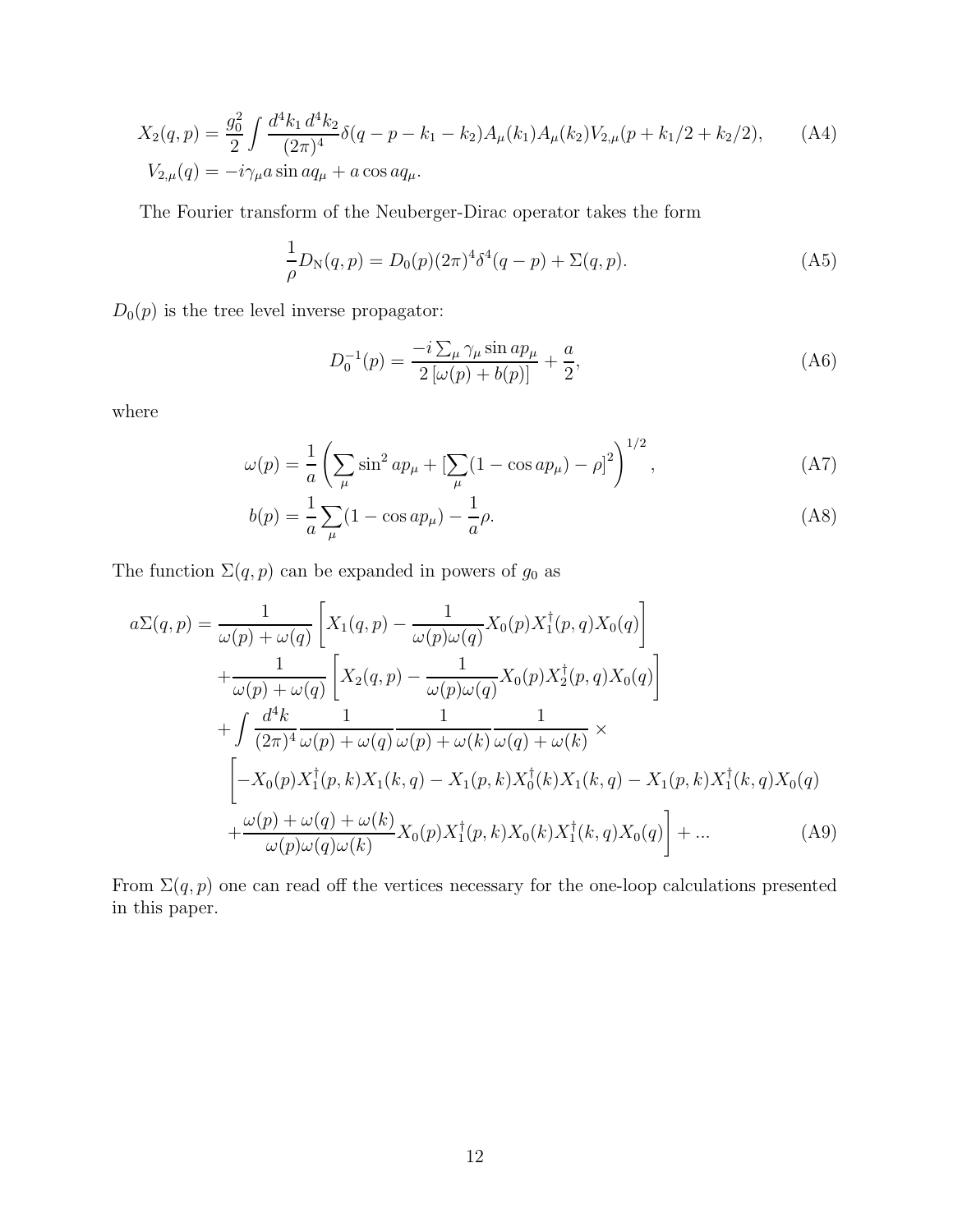<span id="page-12-0"></span>

| $\rho$ | $b^{\text{L}}$ | $b^{\rm L}_{S,P}$ | $b_{V,\underline{A}}^{\mathrm{L}}$ | $b_T^{\rm L}$ |
|--------|----------------|-------------------|------------------------------------|---------------|
| 0.2    | 1.5236150      | 0.0450336         | 0.0399790                          | 0.0340724     |
| 0.3    | 0.9841497      | 0.0486865         | 0.0399888                          | 0.0328679     |
| 0.4    | 0.7155175      | 0.0517536         | 0.0399997                          | 0.0318600     |
| 0.5    | 0.5550679      | 0.0544426         | 0.0400116                          | 0.0309796     |
| 0.6    | 0.4486267      | 0.0568654         | 0.0400248                          | 0.0301895     |
| 0.7    | 0.3729964      | 0.0590910         | 0.0400393                          | 0.0294670     |
| 0.8    | 0.3165894      | 0.0611655         | 0.0400554                          | 0.0287970     |
| 0.9    | 0.2729750      | 0.0631217         | 0.0400733                          | 0.0281687     |
| 1.0    | 0.2382987      | 0.0649842         | 0.0400931                          | 0.0275744     |
| 1.1    | 0.2101107      | 0.0667722         | 0.0401153                          | 0.0270079     |
| 1.2    | 0.1867796      | 0.0685012         | 0.0401400                          | 0.0264646     |
| 1.3    | 0.1671775      | 0.0701842         | 0.0401679                          | 0.0259407     |
| 1.4    | 0.1504998      | 0.0718326         | 0.0401993                          | 0.0254331     |
| 1.5    | 0.1361573      | 0.0734568         | 0.0402349                          | 0.0249392     |
| 1.6    | 0.1237088      | 0.0750665         | 0.0402755                          | 0.0244568     |
| 1.7    | 0.1128172      | 0.0766713         | 0.0403222                          | 0.0239840     |
| 1.8    | 0.1032209      | 0.0782815         | 0.0403762                          | 0.0235194     |

TABLE I. Coefficients  $b^{\text{L}}(\rho), b^{\text{L}}_{O_i}(\rho)$ .

# REFERENCES

- [1] H. Neuberger, "Chiral fermions on the lattice", e-print [hep-lat/9909042](http://arxiv.org/abs/hep-lat/9909042), to appear in the proceedings of the Conference "Lattice 99", Pisa (1999).
- [2] M. Lüscher, "Chiral gauge theories on the lattice with exact gauge invariance", e-print [hep-lat/9909150](http://arxiv.org/abs/hep-lat/9909150), to appear in the proceedings of the Conference "Lattice 99", Pisa (1999).
- [3] H. B. Nielsen and M. Ninomiya, Phys. Lett. B 105 (1981) 219; Nucl. Phys. B 185 (1981) 20; erratum Nucl. Phys. B 195 (1982) 541.
- [4] H. Neuberger, Phys. Lett. B 417 (1998) 141; B 427 (1998) 353.
- [5] R. Narayanan and H. Neuberger, Nucl. Phys. B 443 (1995) 305.
- [6] P. H. Ginsparg and K. G. Wilson, Phys. Rev. D 25 (1982) 2649.
- [7] P. Hasenfratz, Nucl. Phys. B 525 (1998) 401.
- [8] T. Reisz and H. J. Rothe, "Renormalization of lattice gauge theories with massless Ginsparg Wilson fermions", e-print [hep-lat/9908013.](http://arxiv.org/abs/hep-lat/9908013)
- [9] S. Chandrasekharan, Phys. Rev. D 60 (1999) 074503.
- [10] Y. Kikukawa and A. Yamada, Nucl. Phys. B 547 (1999) 413.
- [11] M. Lüscher, Phys. Lett. B 428 (1998) 342.
- [12] M. Lüscher, Nucl. Phys. B 538 (1999) 515.
- [13] T.-W. Chiu, Phys. Lett. B 445 (1999) 371.